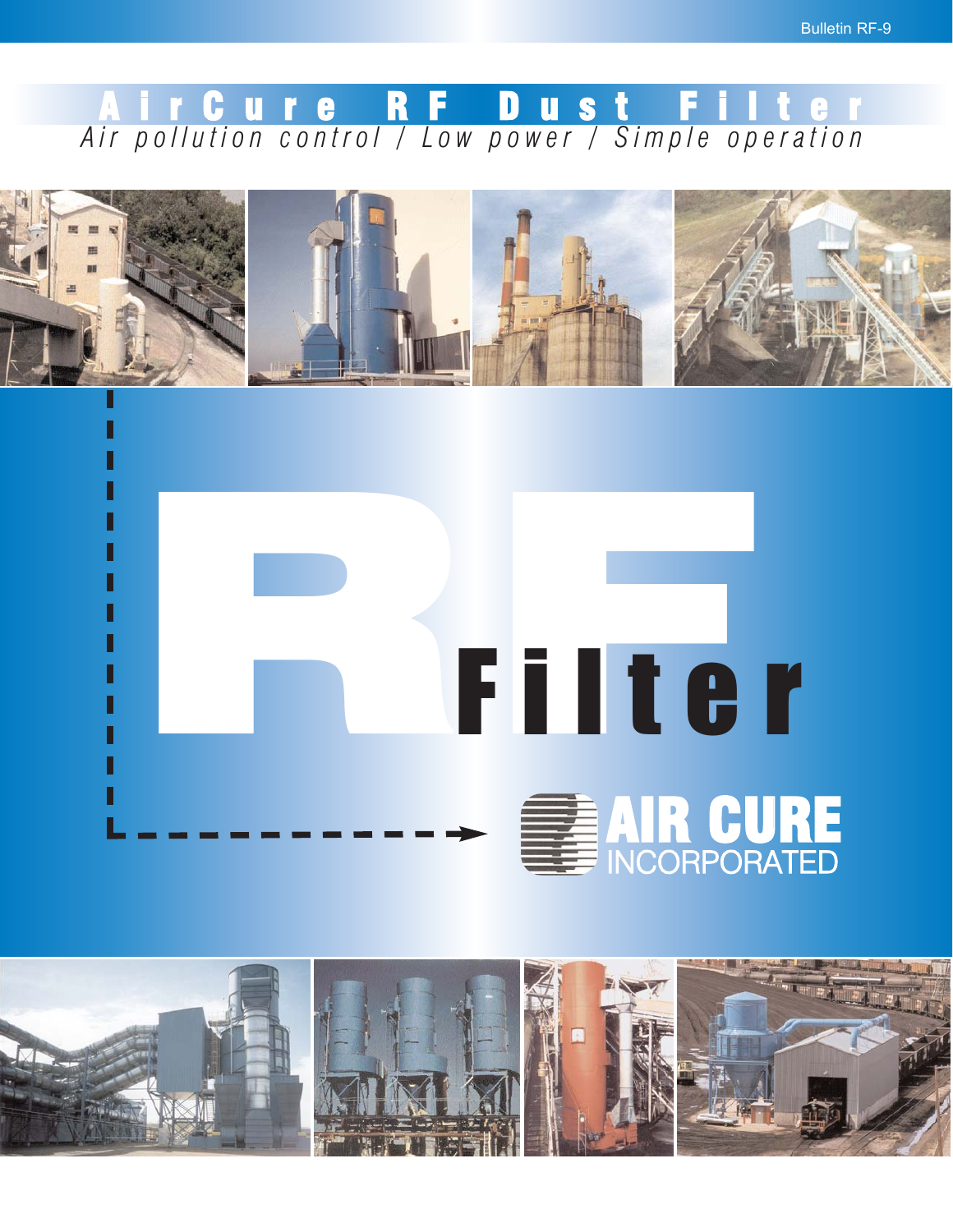# The **RF** Dust Filter...

**It's all very simple.** RF Dust Filters deliver maximum performance with dramatically lower costs. It's simple because RF filters are simple. It's simple to operate, simple to maintain, and simple to install.



*Here are four of Air Cure's RF Dust Filters. The filter on the right is a 984RF16. The two on the left are both high temperature units.*

Most important, however, is the fact that the RF filter can cut power costs by as much as 75%. The cleaning system of this efficient filter is powered by an air pump rather than the conventional fan. The result is the RF filter demands only 25% of the power needed by similar filters.

Of course, the RF filter cuts more than power costs. It goes on to provide substantial maintenance savings, lower installed costs and economical operating costs.

Not only recognized by its users for cost savings, but by organizations in the fields of energy conservation and air pollution control. This filter received two first place awards for reduction of energy consumption in two national design and technology competitions.

The AirCure RF filter is the most cost efficient filter available; and it's simple.

#### **Unique design for unmatched efficiency**

Because of its design features, the RF filter is accepted and respected in a variety of industries where demanding

performance is the norm. It meets and exceeds the most stringent EPA codes.

The key to the RF filter's outstanding efficiency is its unique reverse jet tube cleaning system. The RF filter maintains a consistently high level of filter porosity without wasteful over-cleaning of the filter tubes and without blocking off any one tube for more than a fraction of a second.

Most filters are not as efficient in cleaning each tube, requiring higher horsepower, consuming more energy and building higher energy costs. By contrast, the RF filter cleaning system fires a carefully calibrated pulse of air, which cleans each tube often enough, to maintain constant porosity with unmatched efficiency. At the top of the filter is a traveling plenum, which delivers a quick pulse of counter-flow air to the tubes as it moves around the filter chamber. The jet of air creates a positive snapping action of the filter tube,



*This is an Air Cure bolt together 676RF10 handling coal dust at a coal crusher house.*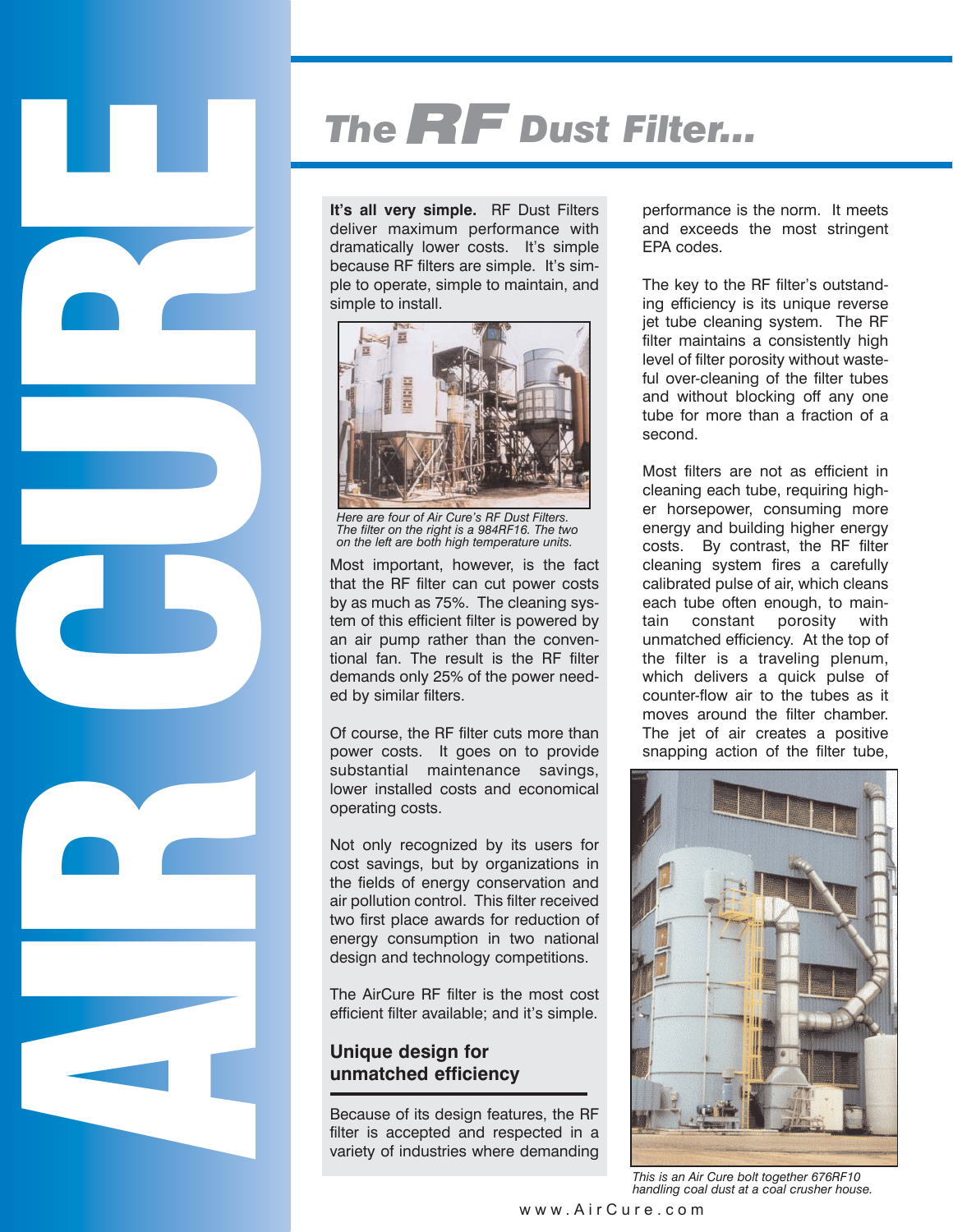## *Maximum filter performance is simplicity itself.*

which shakes loose entrapped dust particles.

The volume and pressure of the airbursts have been carefully computed to provide maximum shock action with enough backwash to carry the particulates away from the cleaned tube. The tubes have an oval design, which promotes better snapping, release and flushing of the entrained dust. Random sequence eliminates dust redeposition to adjacent, previously cleaned tubes. No adjacent bags are cleaned at the same time. The system is simple, effective with a minimum of moving parts to keep maintenance costs under control.



*Outside tangential scroll inlet - allows dust to drop off the filter bags without reintrainment into inlet air stream.*

#### **The RF filter's cyclonic design promotes even more efficiency.**

Dust laden air enters the RF filter on a tangent to the filter chamber and a circular baffle keeps the incoming air from moving directly to the filter tubes. Instead, it is spun around the lower portion of the filter; a cyclonic action that strips the heavier dust particles from the moving air and drops them directly into the hopper. Next, the air straightener vanes redirect the incoming air to a uniform upward velocity. As a result, the pre-cleaned air carries the remaining dust up through the felted filter tubes depositing the dust over the maximum surface area for maximum efficiency.

#### **High Energy Pulse Jet (RF Filter) vs. Standard Pulse Jet**

AirCure's "RF" filter cleaning system creates a high-pressure wave using a high volume of air at lower pressure (7½ psi). This fills the full length of the tube when injected into the filter tube through a mean orifice of ½"x 3" in area. Resulting in more cake release, more flexing of the media and more energy to overcome the normal pressure drop across the tube – and less electrical power cost to you. Whereas, the standard pulse jet using 80 to 100 psi cleaning air injects high pressure air through an 1/8" orifice to a filter tube of 10' to 14' in length. The result is a short burst of air enters the tube (less volume) with insufficient force to adequately flex the filter media for proper tube cleaning – and at higher electrical power cost to you. The standard pulse jet concentrates the cleaning action at the top of the filter tube rather than the full length of the filter tube.



*This 984RF12 is collecting coal dust from bottom dump railroad cars.*



*This 484RF10 Dust Filter is collecting dust from a fully insulated high moisture application.*

#### **AirCure RF filters cut operating costs to simple minimum.**

The filters begin their cost-cutting operation with a rotary air pump, which operates at approximately 7½ psi rather than a lower pressure fan or a high pressure piston pump.

The RF filter cleaning system is an electromechanical. When the air reservoir reaches approximately 7½ psi, a pressure or time derived pulse energizes the solenoid valve. The solenoid valve opens a diaphragm valve feeding air to the rotary manifold plenum and nozzles. The fact that the air pump is driven by a lower horse-power motor than those demanded by high pressure compressors or fans drops your energy consumption to 50% or less of that drawn by competitive units.

It's the amount of filter cloth area that determines a filter's capacity and efficiency. The more area put to work the more efficient the filter. AirCure's RF filter features a nonaligned arrangement of the filter tubes to provide more tubes and more filter cloth in a given area. In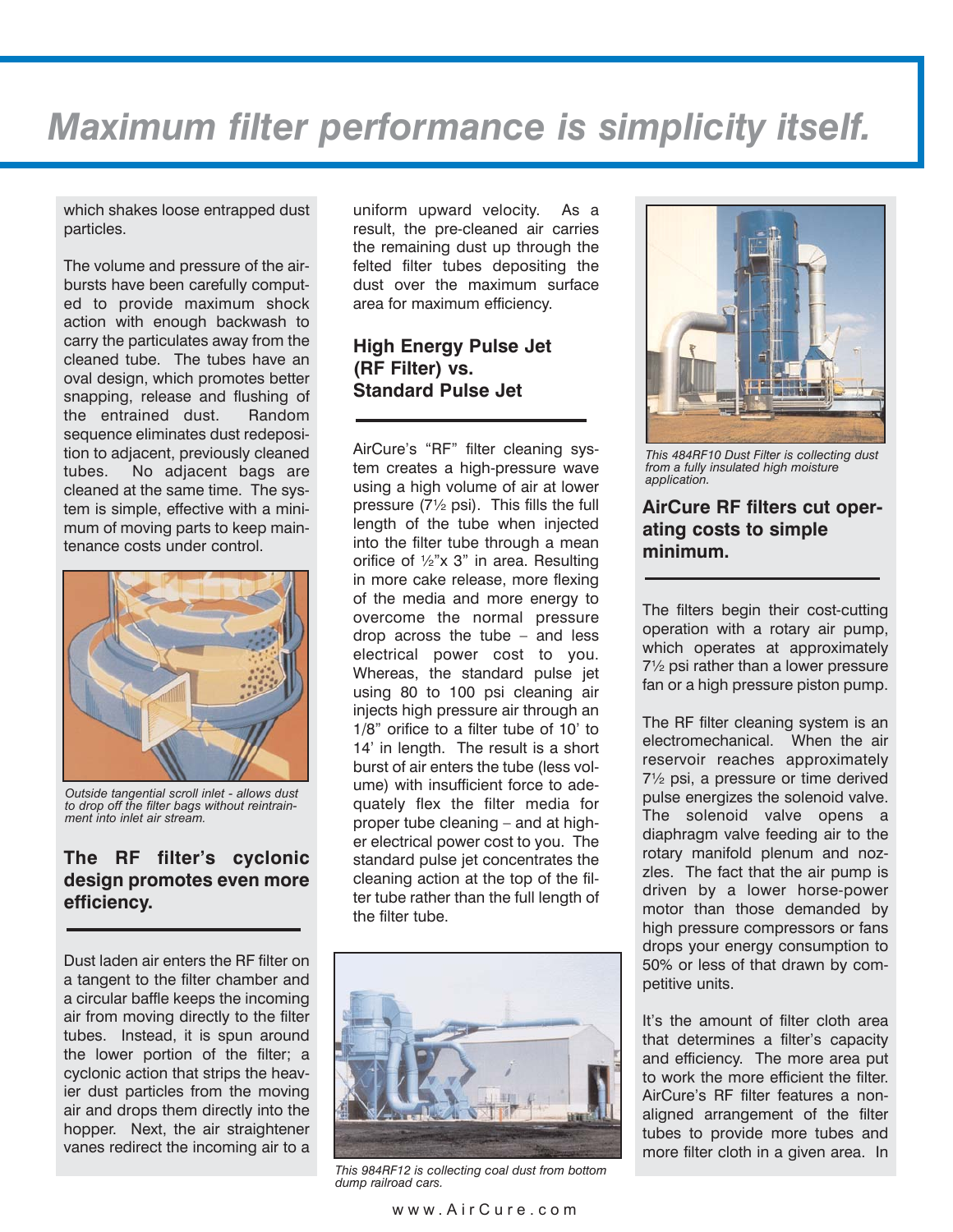*Name the industry, name the dust problem and chances are there's an AirCure RF filter providing unmatched filtration performance.*

addition, the RF's unique cyclonic design with inlet deflector baffles and air straightener vanes permit the maximum exposure of incoming, dust-laden air to the filter media.

Maximum filter area, maximum exposure of available area, coupled with the most efficient, most effective cleaning method available anywhere results in the most cost efficient dust filter in the industry.

#### **Proven performance throughout the industry.**

Name the industry and name the dust problem and chances are there's an AirCure RF filter providing unmatched filtration performance.

- Light, medium and heavy dust concentrations.
- Low bulk density materials.
- Dust from wood, grain, glass, clay, coal and carbon black.
- Metallurgical fumes.
- Abrasive materials like glass cullet. taconite and soda ash.
- Sticky substances like sugar or starch.

Simple maintenance lowers labor and maintenance costs.

The design of the RF filter is simple;



*7 1/2 HP cleaning air pump.*



*Filter tubes in the RF filter are arranged in nonaligned concentric rings, providing more filter cloth in less area since the nozzles on the traveling air plenum do not touch the filter tubes, the need for tight alignment tolerances and the possibility of tube damage are eliminated.*

to keep maintenance simple and maintenance costs low. To start, it has fewer moving parts, only a single solenoid and no mechanical indexing valves. The result: fewer components that demand routine maintenance, fewer opportunities for something to go wrong.

Furthermore, the RF filter is designed to make maintenance as convenient as possible. For example, our walk-in compartment permits easy, quick access to the filter tubes from the top or clean air side of the filter. And simply by removing two bolts, the filter tube and frame can be lifted out.

The cleaning nozzle is positioned well above the filter tubes. The alignment of the nozzle manifold is not critical. There is no close clearance to create problems. Direct contact between the manifold nozzle and bag is not required because the on-rush of air creates a very short but highly effective seal while cleaning the tube.

Finally, the RF filter's air pump system virtually eliminated the problem of cold weather component freezeup common to high pressure pulsed filters. And, the uncompli-

cated air pump can be mounted at ground level where it can be easily inspected.

#### **Uses positive filter bag grounding.**

The galvanized wire tube frames are attached to the tube sheet by two machine screws, this insures a positive ground connection is always maintained with bags and cages during operation. No straps or wire are required. With two grounding screws providing positive ground there is no problem with thick paint on tube sheet or loose straps.



*The all-welded design enables the filter to be lifted in one piece including the skirt support.*

#### **AirCure keeps costs down while the RF filter goes up.**

We've done everything possible to keep your installation and expansion costs to a minimum. It's shipped as an all-welded unit, that can be lifted as one piece during installation at your site. It can also be supplied in bolt together sections if required for installation purposes.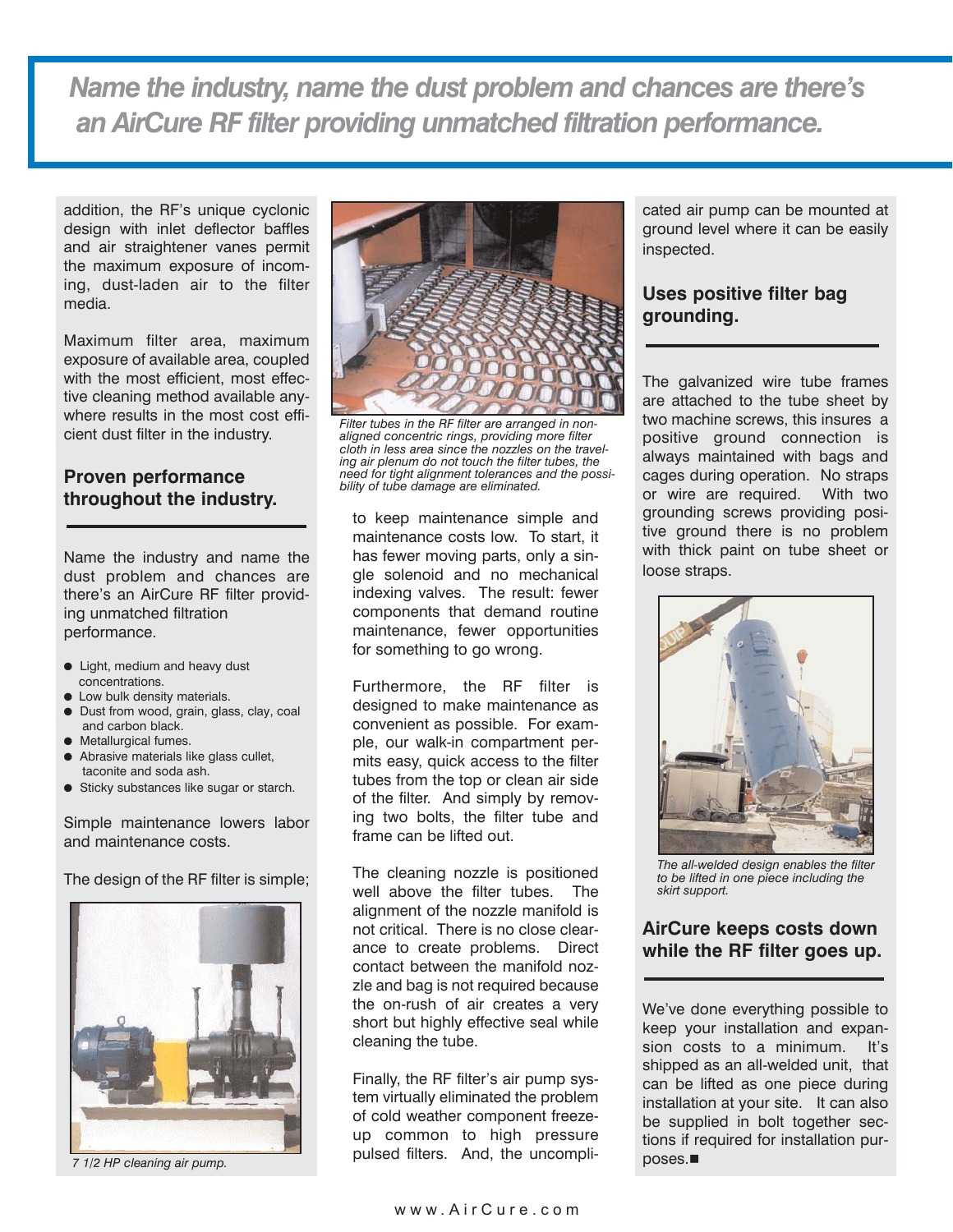

#### **No Adjacent Bags Cleaned at the Same Time**

The exclusive pulsing technique in the bag cleaning system prevents reentrainment of dust particles on a previously cleaned bag. No adjacent or neighboring bag is cleaned in sequence; time delay prevents redeposition of dust. This is accomplished without complex indexing electronics.

At the same time, this results in a more balanced environment within the filter's cleaning section, a more uniform airflow and less turbulence.

This means more efficient, thorough bag cleaning, longer bag life and more effective dust collection.

No other dust filter design can provide you with this patented feature.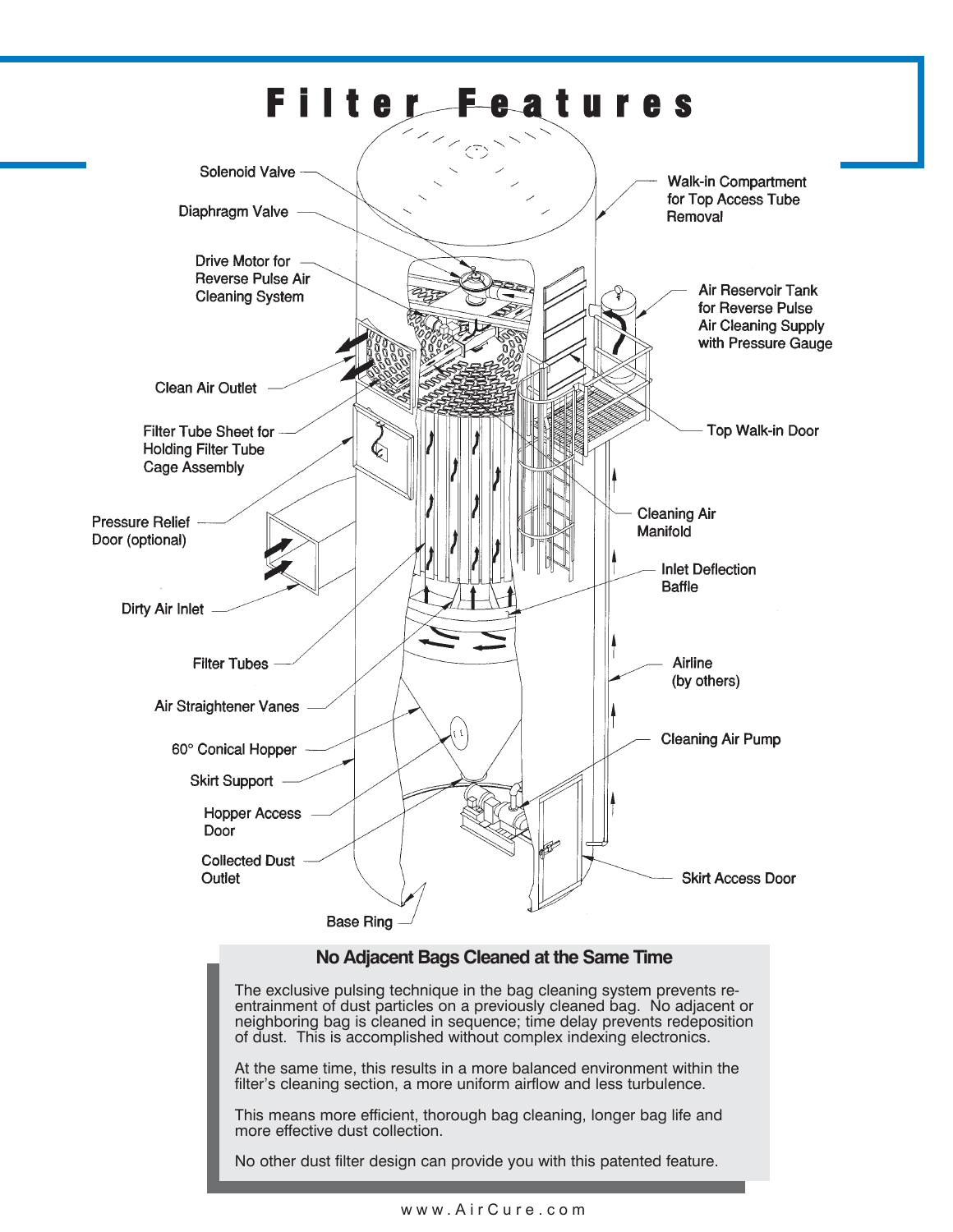#### **Heart of Filter Bag Cleaning System.**

Cleaning air action is created by an unbalanced pressure across the two diaphragm valves – a secondary and a primary (larger). Illustrated at right are the closed and open positions of both diaphragms. Red positions indicate both are open, dumping cleaning air into rotary manifold. Blue positions indicate both diaphragms are closed and sealed. Solenoid valve (atop diaphragm valve) is energized by a pre-set timer. In milliseconds it releases air pressure on the backside of the secondary diaphragm, which in turn, unbalances the air pressure on the primary diaphragm – allowing high volume air to enter the rotary manifold's plenum and exit through nozzles for filter bag cleaning. **Example 19 System**<br> **Example 19 System.**<br>
Cleaning air action is created by an unbalan<br>
pressure across the two diaphragm valves –<br>
secondary and a primary (larger). Illustrated<br>
right are the closed and open positions of

Cleaning air supply originates from an air reservoir tank. This tank receives its air from a rotary

### tion



| eart of Filter Bag Cleaning System.<br>eaning air action is created by an unbalanced<br>essure across the two diaphragm valves - a<br>condary and a primary (larger). Illustrated at<br>tht are the closed and open positions of both<br>aphragms. Red positions indicate both are<br>en, dumping cleaning air into rotary mani-<br>d. Blue positions indicate both diaphragms<br>e closed and sealed. Solenoid valve (atop<br>aphragm valve) is energized by a pre-set<br>ner. In milliseconds it releases air pressure<br>the backside of the secondary diaphragm,<br>nich in turn, unbalances the air pressure on<br>e primary diaphragm - allowing high volume<br>to enter the rotary manifold's plenum and<br>it through nozzles for filter bag cleaning.<br>eaning air supply originates from an air reser-<br>ir tank. This tank receives its air from a rotary<br>pump operating at approximately 71/2 psi.<br><b>Capacity</b><br>Air Pump<br>Cloth Area<br>Air to Media Ratio<br><b>Drive</b><br>Filter<br>90<br>5<br>180<br>10<br>Ft. <sup>2</sup><br>$M^2$<br>HP<br>HP<br>$M^3$ /HR<br>$M^3$ <sub>/HR</sub><br><b>Size</b><br><b>CFM</b><br><b>CFM</b><br><b>72RF6</b><br>550<br>51.1<br>2,750<br>4,600<br>5,500<br>9,200<br>1.5<br>1<br>72RF8<br>68.3<br>6,150<br>735<br>3,675<br>7,350<br>12,300<br>1.5<br>1<br>72RF10<br>$\overline{2}$<br>920<br>85.5<br>4,600<br>7,700<br>9,200<br>15,400<br>1<br>$\overline{c}$<br>124RF6<br>950<br>88.3<br>15,900<br>1<br>4,750<br>7,950<br>9,500<br>$\overline{a}$<br><b>124RF8</b><br>1,265<br>117.5<br>6,325<br>10,600<br>21,200<br>12,650<br>1<br>124RF10<br>1,580<br>146.8<br>7,900<br>13,200<br>26,400<br>15,800<br>3<br>1<br>$\overline{2}$<br>1<br><b>156RF6</b><br>1,200<br>111.5<br>6,000<br>10,000<br>12,000<br>20,000<br>156RF8<br>1,600<br>148.6<br>8,000<br>13,400<br>16,000<br>26,800<br>3<br>ı<br>2,000<br>185.8<br>16,700<br>20,000<br>3<br>156RF10<br>10,000<br>33,400<br>1<br>3<br>232RF6<br>1,775<br>164.9<br>8,875<br>17,750<br>14,850<br>29,700<br>1<br>$\ensuremath{\mathsf{3}}$<br>2,370<br>220.1<br>11,850<br>232RF8<br>19,800<br>23,700<br>39,600<br>1<br>5<br>232RF10<br>2,960<br>275.0<br>14,800<br>24,750<br>29,600<br>49,500<br>1<br>$\bf{3}$<br>1<br>2,115<br>196.5<br>10,575<br>17,700<br>21,150<br>276RF6<br>35,400<br>14,100<br>276RF8<br>2,820<br>262.0<br>23,600<br>28,200<br>42,700<br>3<br>1<br>5<br>3,520<br>327.0<br>58,800<br>276RF10<br>17,600<br>29,400<br>35,200<br>1<br>5<br>376RF8<br>3,840<br>356.7<br>19,200<br>32,100<br>38,400<br>64,200<br>1<br>5<br>376RF10<br>4,800<br>446.0<br>24,000<br>40,100<br>48,000<br>80,200<br>1<br>376RF12<br>5,760<br>535.1<br>28,800<br>57,600<br>96,300<br>48,150<br>7.5<br>1<br>484RF10<br>6,180<br>574.1<br>31,000<br>51,700<br>62,000<br>103,400<br>7.5<br>1<br>484RF12<br>7,415<br>688.9<br>37,100<br>74,200<br>10<br>62,000<br>124,000<br>1<br>10<br>1<br>544RF10<br>6,945<br>645.2<br>34,725<br>69,450<br>116,100<br>58,050<br>8,335<br>544RF12<br>774.3<br>41,675<br>69,700<br>83,350<br>139,400<br>15<br>1<br>8,630<br>1<br>676RF10<br>801.8<br>43,150<br>86,300<br>15<br>72,150<br>144,300<br>676RF12<br>10,360<br>962.5<br>103,600<br>15<br>51,800<br>86,600<br>173,200<br>1<br>984RF12<br>1403.0<br>75,400<br>151,000<br>20<br>1<br>15,100<br>126,000<br>252,000<br>984RF16<br>20,100<br>1867.4<br>100,500<br>168,050<br>201,000<br>25<br>336,100<br>1 | ппсы вая<br><b>Cleaning System</b> |  |  |  | <b>Diaphragm Valve Operation</b> |  |  |  |  |  |  |
|-------------------------------------------------------------------------------------------------------------------------------------------------------------------------------------------------------------------------------------------------------------------------------------------------------------------------------------------------------------------------------------------------------------------------------------------------------------------------------------------------------------------------------------------------------------------------------------------------------------------------------------------------------------------------------------------------------------------------------------------------------------------------------------------------------------------------------------------------------------------------------------------------------------------------------------------------------------------------------------------------------------------------------------------------------------------------------------------------------------------------------------------------------------------------------------------------------------------------------------------------------------------------------------------------------------------------------------------------------------------------------------------------------------------------------------------------------------------------------------------------------------------------------------------------------------------------------------------------------------------------------------------------------------------------------------------------------------------------------------------------------------------------------------------------------------------------------------------------------------------------------------------------------------------------------------------------------------------------------------------------------------------------------------------------------------------------------------------------------------------------------------------------------------------------------------------------------------------------------------------------------------------------------------------------------------------------------------------------------------------------------------------------------------------------------------------------------------------------------------------------------------------------------------------------------------------------------------------------------------------------------------------------------------------------------------------------------------------------------------------------------------------------------------------------------------------------------------------------------------------------------------------------------------------------------------------------------------------------------------------------------------------------------------------------------------------------------------------------------------------------------------------------------------------------------------------------------------------------------------------------------------------------------------------------------------------------------------------------------------------------------------------------------|------------------------------------|--|--|--|----------------------------------|--|--|--|--|--|--|
|                                                                                                                                                                                                                                                                                                                                                                                                                                                                                                                                                                                                                                                                                                                                                                                                                                                                                                                                                                                                                                                                                                                                                                                                                                                                                                                                                                                                                                                                                                                                                                                                                                                                                                                                                                                                                                                                                                                                                                                                                                                                                                                                                                                                                                                                                                                                                                                                                                                                                                                                                                                                                                                                                                                                                                                                                                                                                                                                                                                                                                                                                                                                                                                                                                                                                                                                                                                                       |                                    |  |  |  |                                  |  |  |  |  |  |  |
|                                                                                                                                                                                                                                                                                                                                                                                                                                                                                                                                                                                                                                                                                                                                                                                                                                                                                                                                                                                                                                                                                                                                                                                                                                                                                                                                                                                                                                                                                                                                                                                                                                                                                                                                                                                                                                                                                                                                                                                                                                                                                                                                                                                                                                                                                                                                                                                                                                                                                                                                                                                                                                                                                                                                                                                                                                                                                                                                                                                                                                                                                                                                                                                                                                                                                                                                                                                                       |                                    |  |  |  |                                  |  |  |  |  |  |  |
|                                                                                                                                                                                                                                                                                                                                                                                                                                                                                                                                                                                                                                                                                                                                                                                                                                                                                                                                                                                                                                                                                                                                                                                                                                                                                                                                                                                                                                                                                                                                                                                                                                                                                                                                                                                                                                                                                                                                                                                                                                                                                                                                                                                                                                                                                                                                                                                                                                                                                                                                                                                                                                                                                                                                                                                                                                                                                                                                                                                                                                                                                                                                                                                                                                                                                                                                                                                                       |                                    |  |  |  |                                  |  |  |  |  |  |  |
|                                                                                                                                                                                                                                                                                                                                                                                                                                                                                                                                                                                                                                                                                                                                                                                                                                                                                                                                                                                                                                                                                                                                                                                                                                                                                                                                                                                                                                                                                                                                                                                                                                                                                                                                                                                                                                                                                                                                                                                                                                                                                                                                                                                                                                                                                                                                                                                                                                                                                                                                                                                                                                                                                                                                                                                                                                                                                                                                                                                                                                                                                                                                                                                                                                                                                                                                                                                                       |                                    |  |  |  |                                  |  |  |  |  |  |  |
|                                                                                                                                                                                                                                                                                                                                                                                                                                                                                                                                                                                                                                                                                                                                                                                                                                                                                                                                                                                                                                                                                                                                                                                                                                                                                                                                                                                                                                                                                                                                                                                                                                                                                                                                                                                                                                                                                                                                                                                                                                                                                                                                                                                                                                                                                                                                                                                                                                                                                                                                                                                                                                                                                                                                                                                                                                                                                                                                                                                                                                                                                                                                                                                                                                                                                                                                                                                                       |                                    |  |  |  |                                  |  |  |  |  |  |  |
|                                                                                                                                                                                                                                                                                                                                                                                                                                                                                                                                                                                                                                                                                                                                                                                                                                                                                                                                                                                                                                                                                                                                                                                                                                                                                                                                                                                                                                                                                                                                                                                                                                                                                                                                                                                                                                                                                                                                                                                                                                                                                                                                                                                                                                                                                                                                                                                                                                                                                                                                                                                                                                                                                                                                                                                                                                                                                                                                                                                                                                                                                                                                                                                                                                                                                                                                                                                                       |                                    |  |  |  |                                  |  |  |  |  |  |  |
|                                                                                                                                                                                                                                                                                                                                                                                                                                                                                                                                                                                                                                                                                                                                                                                                                                                                                                                                                                                                                                                                                                                                                                                                                                                                                                                                                                                                                                                                                                                                                                                                                                                                                                                                                                                                                                                                                                                                                                                                                                                                                                                                                                                                                                                                                                                                                                                                                                                                                                                                                                                                                                                                                                                                                                                                                                                                                                                                                                                                                                                                                                                                                                                                                                                                                                                                                                                                       |                                    |  |  |  |                                  |  |  |  |  |  |  |
|                                                                                                                                                                                                                                                                                                                                                                                                                                                                                                                                                                                                                                                                                                                                                                                                                                                                                                                                                                                                                                                                                                                                                                                                                                                                                                                                                                                                                                                                                                                                                                                                                                                                                                                                                                                                                                                                                                                                                                                                                                                                                                                                                                                                                                                                                                                                                                                                                                                                                                                                                                                                                                                                                                                                                                                                                                                                                                                                                                                                                                                                                                                                                                                                                                                                                                                                                                                                       |                                    |  |  |  |                                  |  |  |  |  |  |  |
|                                                                                                                                                                                                                                                                                                                                                                                                                                                                                                                                                                                                                                                                                                                                                                                                                                                                                                                                                                                                                                                                                                                                                                                                                                                                                                                                                                                                                                                                                                                                                                                                                                                                                                                                                                                                                                                                                                                                                                                                                                                                                                                                                                                                                                                                                                                                                                                                                                                                                                                                                                                                                                                                                                                                                                                                                                                                                                                                                                                                                                                                                                                                                                                                                                                                                                                                                                                                       |                                    |  |  |  |                                  |  |  |  |  |  |  |
|                                                                                                                                                                                                                                                                                                                                                                                                                                                                                                                                                                                                                                                                                                                                                                                                                                                                                                                                                                                                                                                                                                                                                                                                                                                                                                                                                                                                                                                                                                                                                                                                                                                                                                                                                                                                                                                                                                                                                                                                                                                                                                                                                                                                                                                                                                                                                                                                                                                                                                                                                                                                                                                                                                                                                                                                                                                                                                                                                                                                                                                                                                                                                                                                                                                                                                                                                                                                       |                                    |  |  |  |                                  |  |  |  |  |  |  |
|                                                                                                                                                                                                                                                                                                                                                                                                                                                                                                                                                                                                                                                                                                                                                                                                                                                                                                                                                                                                                                                                                                                                                                                                                                                                                                                                                                                                                                                                                                                                                                                                                                                                                                                                                                                                                                                                                                                                                                                                                                                                                                                                                                                                                                                                                                                                                                                                                                                                                                                                                                                                                                                                                                                                                                                                                                                                                                                                                                                                                                                                                                                                                                                                                                                                                                                                                                                                       |                                    |  |  |  |                                  |  |  |  |  |  |  |
|                                                                                                                                                                                                                                                                                                                                                                                                                                                                                                                                                                                                                                                                                                                                                                                                                                                                                                                                                                                                                                                                                                                                                                                                                                                                                                                                                                                                                                                                                                                                                                                                                                                                                                                                                                                                                                                                                                                                                                                                                                                                                                                                                                                                                                                                                                                                                                                                                                                                                                                                                                                                                                                                                                                                                                                                                                                                                                                                                                                                                                                                                                                                                                                                                                                                                                                                                                                                       |                                    |  |  |  |                                  |  |  |  |  |  |  |
|                                                                                                                                                                                                                                                                                                                                                                                                                                                                                                                                                                                                                                                                                                                                                                                                                                                                                                                                                                                                                                                                                                                                                                                                                                                                                                                                                                                                                                                                                                                                                                                                                                                                                                                                                                                                                                                                                                                                                                                                                                                                                                                                                                                                                                                                                                                                                                                                                                                                                                                                                                                                                                                                                                                                                                                                                                                                                                                                                                                                                                                                                                                                                                                                                                                                                                                                                                                                       |                                    |  |  |  |                                  |  |  |  |  |  |  |
|                                                                                                                                                                                                                                                                                                                                                                                                                                                                                                                                                                                                                                                                                                                                                                                                                                                                                                                                                                                                                                                                                                                                                                                                                                                                                                                                                                                                                                                                                                                                                                                                                                                                                                                                                                                                                                                                                                                                                                                                                                                                                                                                                                                                                                                                                                                                                                                                                                                                                                                                                                                                                                                                                                                                                                                                                                                                                                                                                                                                                                                                                                                                                                                                                                                                                                                                                                                                       |                                    |  |  |  |                                  |  |  |  |  |  |  |
|                                                                                                                                                                                                                                                                                                                                                                                                                                                                                                                                                                                                                                                                                                                                                                                                                                                                                                                                                                                                                                                                                                                                                                                                                                                                                                                                                                                                                                                                                                                                                                                                                                                                                                                                                                                                                                                                                                                                                                                                                                                                                                                                                                                                                                                                                                                                                                                                                                                                                                                                                                                                                                                                                                                                                                                                                                                                                                                                                                                                                                                                                                                                                                                                                                                                                                                                                                                                       |                                    |  |  |  |                                  |  |  |  |  |  |  |
|                                                                                                                                                                                                                                                                                                                                                                                                                                                                                                                                                                                                                                                                                                                                                                                                                                                                                                                                                                                                                                                                                                                                                                                                                                                                                                                                                                                                                                                                                                                                                                                                                                                                                                                                                                                                                                                                                                                                                                                                                                                                                                                                                                                                                                                                                                                                                                                                                                                                                                                                                                                                                                                                                                                                                                                                                                                                                                                                                                                                                                                                                                                                                                                                                                                                                                                                                                                                       |                                    |  |  |  |                                  |  |  |  |  |  |  |
|                                                                                                                                                                                                                                                                                                                                                                                                                                                                                                                                                                                                                                                                                                                                                                                                                                                                                                                                                                                                                                                                                                                                                                                                                                                                                                                                                                                                                                                                                                                                                                                                                                                                                                                                                                                                                                                                                                                                                                                                                                                                                                                                                                                                                                                                                                                                                                                                                                                                                                                                                                                                                                                                                                                                                                                                                                                                                                                                                                                                                                                                                                                                                                                                                                                                                                                                                                                                       |                                    |  |  |  |                                  |  |  |  |  |  |  |
|                                                                                                                                                                                                                                                                                                                                                                                                                                                                                                                                                                                                                                                                                                                                                                                                                                                                                                                                                                                                                                                                                                                                                                                                                                                                                                                                                                                                                                                                                                                                                                                                                                                                                                                                                                                                                                                                                                                                                                                                                                                                                                                                                                                                                                                                                                                                                                                                                                                                                                                                                                                                                                                                                                                                                                                                                                                                                                                                                                                                                                                                                                                                                                                                                                                                                                                                                                                                       |                                    |  |  |  |                                  |  |  |  |  |  |  |
|                                                                                                                                                                                                                                                                                                                                                                                                                                                                                                                                                                                                                                                                                                                                                                                                                                                                                                                                                                                                                                                                                                                                                                                                                                                                                                                                                                                                                                                                                                                                                                                                                                                                                                                                                                                                                                                                                                                                                                                                                                                                                                                                                                                                                                                                                                                                                                                                                                                                                                                                                                                                                                                                                                                                                                                                                                                                                                                                                                                                                                                                                                                                                                                                                                                                                                                                                                                                       |                                    |  |  |  |                                  |  |  |  |  |  |  |
|                                                                                                                                                                                                                                                                                                                                                                                                                                                                                                                                                                                                                                                                                                                                                                                                                                                                                                                                                                                                                                                                                                                                                                                                                                                                                                                                                                                                                                                                                                                                                                                                                                                                                                                                                                                                                                                                                                                                                                                                                                                                                                                                                                                                                                                                                                                                                                                                                                                                                                                                                                                                                                                                                                                                                                                                                                                                                                                                                                                                                                                                                                                                                                                                                                                                                                                                                                                                       |                                    |  |  |  |                                  |  |  |  |  |  |  |
|                                                                                                                                                                                                                                                                                                                                                                                                                                                                                                                                                                                                                                                                                                                                                                                                                                                                                                                                                                                                                                                                                                                                                                                                                                                                                                                                                                                                                                                                                                                                                                                                                                                                                                                                                                                                                                                                                                                                                                                                                                                                                                                                                                                                                                                                                                                                                                                                                                                                                                                                                                                                                                                                                                                                                                                                                                                                                                                                                                                                                                                                                                                                                                                                                                                                                                                                                                                                       |                                    |  |  |  |                                  |  |  |  |  |  |  |
|                                                                                                                                                                                                                                                                                                                                                                                                                                                                                                                                                                                                                                                                                                                                                                                                                                                                                                                                                                                                                                                                                                                                                                                                                                                                                                                                                                                                                                                                                                                                                                                                                                                                                                                                                                                                                                                                                                                                                                                                                                                                                                                                                                                                                                                                                                                                                                                                                                                                                                                                                                                                                                                                                                                                                                                                                                                                                                                                                                                                                                                                                                                                                                                                                                                                                                                                                                                                       |                                    |  |  |  |                                  |  |  |  |  |  |  |
|                                                                                                                                                                                                                                                                                                                                                                                                                                                                                                                                                                                                                                                                                                                                                                                                                                                                                                                                                                                                                                                                                                                                                                                                                                                                                                                                                                                                                                                                                                                                                                                                                                                                                                                                                                                                                                                                                                                                                                                                                                                                                                                                                                                                                                                                                                                                                                                                                                                                                                                                                                                                                                                                                                                                                                                                                                                                                                                                                                                                                                                                                                                                                                                                                                                                                                                                                                                                       |                                    |  |  |  |                                  |  |  |  |  |  |  |
|                                                                                                                                                                                                                                                                                                                                                                                                                                                                                                                                                                                                                                                                                                                                                                                                                                                                                                                                                                                                                                                                                                                                                                                                                                                                                                                                                                                                                                                                                                                                                                                                                                                                                                                                                                                                                                                                                                                                                                                                                                                                                                                                                                                                                                                                                                                                                                                                                                                                                                                                                                                                                                                                                                                                                                                                                                                                                                                                                                                                                                                                                                                                                                                                                                                                                                                                                                                                       |                                    |  |  |  |                                  |  |  |  |  |  |  |
|                                                                                                                                                                                                                                                                                                                                                                                                                                                                                                                                                                                                                                                                                                                                                                                                                                                                                                                                                                                                                                                                                                                                                                                                                                                                                                                                                                                                                                                                                                                                                                                                                                                                                                                                                                                                                                                                                                                                                                                                                                                                                                                                                                                                                                                                                                                                                                                                                                                                                                                                                                                                                                                                                                                                                                                                                                                                                                                                                                                                                                                                                                                                                                                                                                                                                                                                                                                                       |                                    |  |  |  |                                  |  |  |  |  |  |  |
|                                                                                                                                                                                                                                                                                                                                                                                                                                                                                                                                                                                                                                                                                                                                                                                                                                                                                                                                                                                                                                                                                                                                                                                                                                                                                                                                                                                                                                                                                                                                                                                                                                                                                                                                                                                                                                                                                                                                                                                                                                                                                                                                                                                                                                                                                                                                                                                                                                                                                                                                                                                                                                                                                                                                                                                                                                                                                                                                                                                                                                                                                                                                                                                                                                                                                                                                                                                                       |                                    |  |  |  |                                  |  |  |  |  |  |  |
|                                                                                                                                                                                                                                                                                                                                                                                                                                                                                                                                                                                                                                                                                                                                                                                                                                                                                                                                                                                                                                                                                                                                                                                                                                                                                                                                                                                                                                                                                                                                                                                                                                                                                                                                                                                                                                                                                                                                                                                                                                                                                                                                                                                                                                                                                                                                                                                                                                                                                                                                                                                                                                                                                                                                                                                                                                                                                                                                                                                                                                                                                                                                                                                                                                                                                                                                                                                                       |                                    |  |  |  |                                  |  |  |  |  |  |  |
|                                                                                                                                                                                                                                                                                                                                                                                                                                                                                                                                                                                                                                                                                                                                                                                                                                                                                                                                                                                                                                                                                                                                                                                                                                                                                                                                                                                                                                                                                                                                                                                                                                                                                                                                                                                                                                                                                                                                                                                                                                                                                                                                                                                                                                                                                                                                                                                                                                                                                                                                                                                                                                                                                                                                                                                                                                                                                                                                                                                                                                                                                                                                                                                                                                                                                                                                                                                                       |                                    |  |  |  |                                  |  |  |  |  |  |  |
|                                                                                                                                                                                                                                                                                                                                                                                                                                                                                                                                                                                                                                                                                                                                                                                                                                                                                                                                                                                                                                                                                                                                                                                                                                                                                                                                                                                                                                                                                                                                                                                                                                                                                                                                                                                                                                                                                                                                                                                                                                                                                                                                                                                                                                                                                                                                                                                                                                                                                                                                                                                                                                                                                                                                                                                                                                                                                                                                                                                                                                                                                                                                                                                                                                                                                                                                                                                                       |                                    |  |  |  |                                  |  |  |  |  |  |  |
| * "Filter size" also indicates number of filter bags and bag lengths: 72RF6 = 72 bags - 6 feet long.                                                                                                                                                                                                                                                                                                                                                                                                                                                                                                                                                                                                                                                                                                                                                                                                                                                                                                                                                                                                                                                                                                                                                                                                                                                                                                                                                                                                                                                                                                                                                                                                                                                                                                                                                                                                                                                                                                                                                                                                                                                                                                                                                                                                                                                                                                                                                                                                                                                                                                                                                                                                                                                                                                                                                                                                                                                                                                                                                                                                                                                                                                                                                                                                                                                                                                  |                                    |  |  |  |                                  |  |  |  |  |  |  |

\* "Filter size" also indicates number of filter bags and bag lengths: 72RF6 = 72 bags - 6 feet long.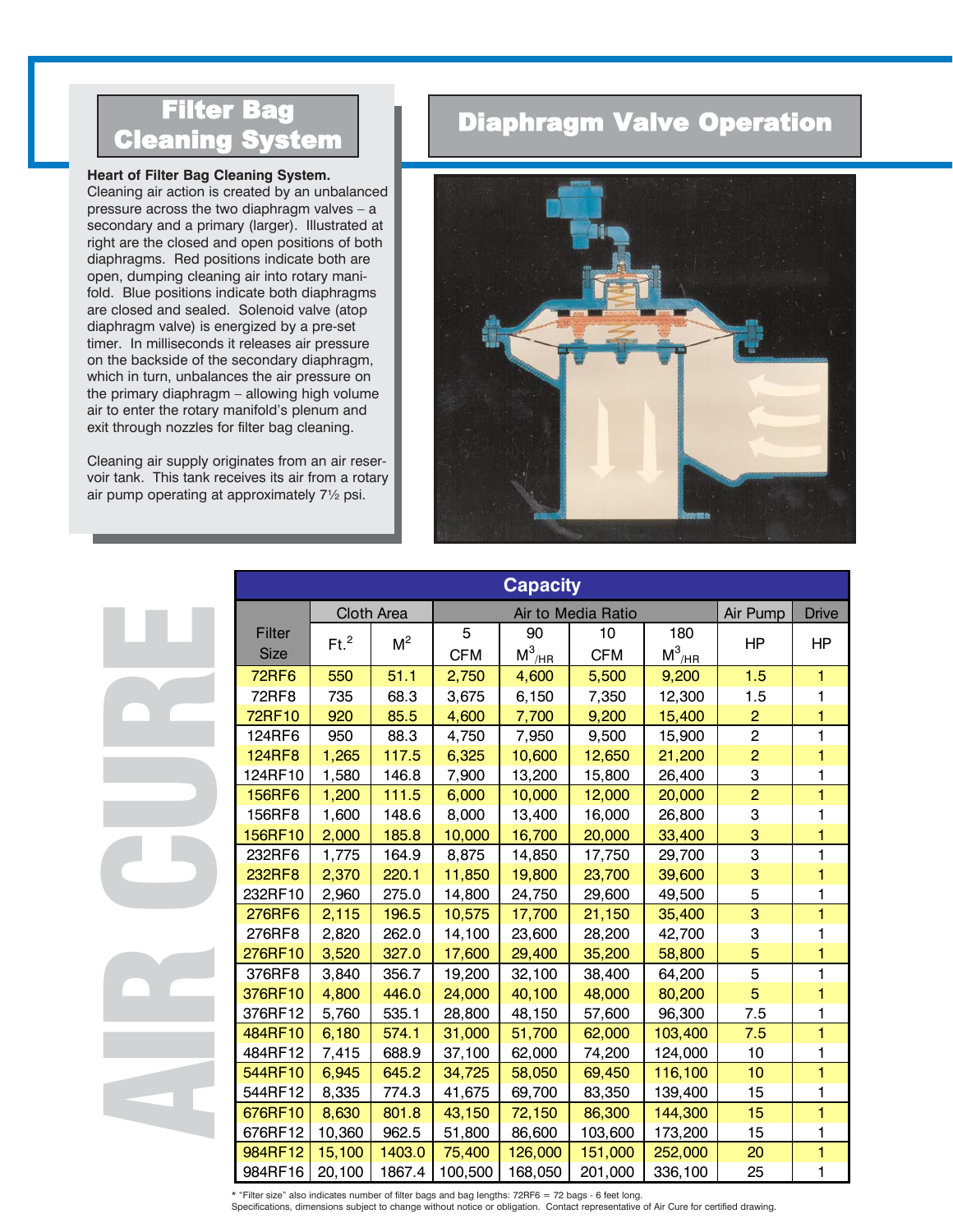### All-Welded Design



### Dust Filter Dimensions

Air Cure filters are available in the following configurations:

#### **Welded, Unitized Construction:**

All welded body assembly is shipped as a single piece or unit on one truck. Available through Filter Size 544

#### **Knock-Down/ Bolted Construction:**

Filter is shipped in cylindrical pieces, depending on size. Ready to be lifted into place and bolted together. No vertical seams to be bolted, except on the Filter Size 984.

- Skirt support design available for both configurations.
- Top mounted drives for high temperature applications

#### **Large Scale Applications:**

Fully engineered multi-modular filters with integrated inlet and outlet manifolds are also available. These can be supplied with dampers for either on or off-line cleaning.

### Standard Filter **quipment**

- 1. Steel Construction; 72RF 12 ga./ 124RF through 376RF - 10 ga./ 484RF & 544RF - 7 ga./ 676RF - 1/4" plate / 984RF - 10 ga.,7 ga., 1/4" plate, 5/16" plate
- 2. Air pump package
- 3. Manifold drive (1 HP)
- 4. Outside tangential scroll inlet
- 5. Inlet deflector baffle
- 6. Air straightener vanes
- 7. Filter tubes, Polyester felt
- 8. Top walk-in compartment
- 9. 60° hopper
- 10. Hopper manhole
- 11. NEMA IV air cleaning system pulse timer
- 12. Magnehelic gauge
- 13. Tube frames-9 ga. galvanized wire

### Optional Filter Equipment

- 1. Pressure relief doors
- 2. Skirt support
- 3. Structural steel support
- 4. Caged access ladder & platform
- 5. staircase
- 6. Heavier construction for high vacuum applications
- 7. Skirt heater
- 8. Outside top drive for high temperature applications
- 9. Pneumatic receivers
- 10. Stainless steel construction or epoxy coating
- 11. 70° hopper
- 12. Hopper drain, poke holes, strike plates
- 13. Level indicators, differential pressure transmitter, broken bag detector, sprinklers, thermal sensors
- 14. Fire detection/ suppression system,
- 15. PLC control system w/touch screen
- 16. Dust disposal: pneumatic conveying & dust processing
- 17. Snap-in bags

| <b>DIMENSIONS</b> |                          |       |               |             |     |                 |  |  |  |  |  |  |
|-------------------|--------------------------|-------|---------------|-------------|-----|-----------------|--|--|--|--|--|--|
| <b>MODEL RF</b>   | A                        | A mm* | B             | <b>B</b> mm | C   | C <sub>mm</sub> |  |  |  |  |  |  |
| <b>72RF6</b>      | $5' - 8''$               | 1727  | $20' - 10''$  | 6350        | 8"  | 203             |  |  |  |  |  |  |
| 72RF8             | $5 - 8"$                 | 1727  | 24'-10"       | 7569        | 8"  | 203             |  |  |  |  |  |  |
| 72RF10            | $5' - 8''$               | 1727  | $28 - 10$     | 8636        | 8"  | 203             |  |  |  |  |  |  |
| 124RF6            | $8' - 0''$               | 2438  | $23 - 8"$     | 7214        | 10" | 254             |  |  |  |  |  |  |
| 124RF8            | $8' - 0''$               | 2438  | $27 - 8"$     | 8407        | 10" | 254             |  |  |  |  |  |  |
| 124RF10           | $8' - 0''$               | 2438  | $31 - 8"$     | 9576        | 10" | 254             |  |  |  |  |  |  |
| 156RF6            | $8' - 0''$               | 2438  | $23 - 8"$     | 7214        | 10" | 254             |  |  |  |  |  |  |
| 156RF8            | $8' - 0''$               | 2438  | $27 - 8"$     | 8407        | 10" | 254             |  |  |  |  |  |  |
| 156RF10           | $8 - 0$ "                | 2438  | $31 - 8$      | 9576        | 10" | 254             |  |  |  |  |  |  |
| 232RF6            | $10^{\circ} - 3^{\circ}$ | 3124  | $27 - 0$ "    | 8230        | 12" | 305             |  |  |  |  |  |  |
| 232RF8            | $10' - 3''$              | 3124  | $31' - 0''$   | 9449        | 12" | 305             |  |  |  |  |  |  |
| 232RF10           | $10^{\circ} - 3^{\circ}$ | 3124  | $35 - 0$ "    | 10719       | 12" | 305             |  |  |  |  |  |  |
| 276RF6            | $10^{\circ} - 3^{\circ}$ | 3124  | $27 - 0$ "    | 8230        | 12" | 305             |  |  |  |  |  |  |
| 276RF8            | $10^{\circ} - 3^{\circ}$ | 3124  | $31 - 0$ "    | 9449        | 12" | 305             |  |  |  |  |  |  |
| 276RF10           | $10' - 3''$              | 3124  | $35 - 0$ "    | 10719       | 12" | 305             |  |  |  |  |  |  |
| 376RF8            | 11'-7 $\frac{5}{8}$ "    | 3546  | $33' - 0''$   | 10135       | 12" | 305             |  |  |  |  |  |  |
| 376RF10           | $11' - 7^{5}/8''$        | 3546  | $37 - 0$ "    | 11278       | 12" | 305             |  |  |  |  |  |  |
| 376RF12           | $11'-7$ $5/8"$           | 3546  | $41 - 0$ "    | 12497       | 12" | 305             |  |  |  |  |  |  |
| 484RF10           | $13 - 15$ /8"            | 4004  | 39'-6"        | 11697       | 12" | 305             |  |  |  |  |  |  |
| 484RF12           | $13'$ -1 $5/8''$         | 4004  | 43'-6"        | 12884       | 12" | 305             |  |  |  |  |  |  |
| 544RF10           | $13'$ -11 $5/8''$        | 4258  | 40'-6"        | 12344       | 12" | 305             |  |  |  |  |  |  |
| 544RF12           | 13'-11 $\frac{5}{8}$ "   | 4258  | 44'-6"        | 13563       | 12" | 305             |  |  |  |  |  |  |
| 676RF10           | $15 - 6 \frac{3}{8}$ "   | 4734  | 43'-3"        | 13183       | 12" | 305             |  |  |  |  |  |  |
| 676RF12           | $15 - 6 \frac{3}{8}$ "   | 4734  | 47'-3"        | 14402       | 12" | 305             |  |  |  |  |  |  |
| 984RF12           | $25' - 0''$              | 7620  | $51 - 0$ "    | 15545       | 16" | 406             |  |  |  |  |  |  |
| 984RF16           | $25 - 0$ "               | 7620  | $51 - 0$ " ** | 15545       | 16" | 406             |  |  |  |  |  |  |

\* Dimensions in millimeters \*\* Split cages

Specifications, dimensions subject to change without notice or obligation. Contact representative of

Air Cure for certified drawing.